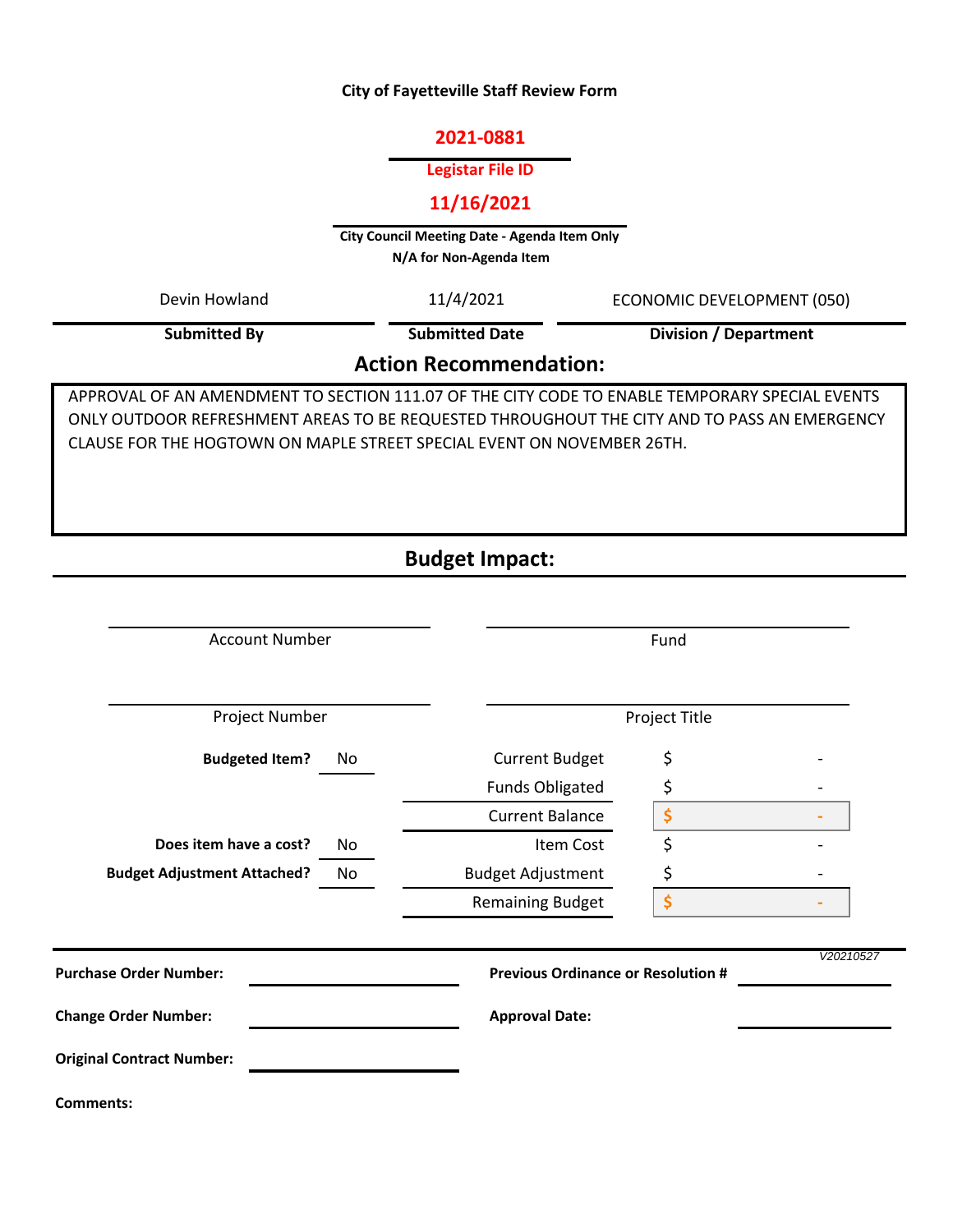

### **MEETING OF NOVEMBER 16, 2021**

- **TO:** Mayor and City Council
- **THRU:** Susan Norton, Chief of Staff
- **FROM:** Devin Howland, Director of Economic Vitality

**DATE:** November 4, 2021

**SUBJECT: AN AMENDMENT TO SECTION 111.07 OF THE CITY CODE TO ENABLE TEMPORARY SPECIAL EVENTS ONLY OUTDOOR REFRESHMENT AREAS TO BE REQUESTED THROUGHOUT THE CITY AND TO PASS AN EMERGENCY CLAUSE TO ALLOW THE UNIVERSITY OF ARKANSAS TO REQUEST A TEMPORARY ORA FOR THE "HOGTOWN ON MAPLE STREET" SPECIAL EVENT ON NOVEMBER 26TH .**

### **RECOMMENDATION:**

Staff is recommending approval of an amendment to section 111.07 of the City code to enable Temporary Special Events Only Outdoor Refreshment Areas in other areas of the City through the Special Events permitting process. Staff is also recommending approval of an emergency clause in order to enable Hogtown on Maple Street to utilize this new provision on November 26<sup>th</sup> for the final home game of the season *(pending additional approval of a Special Event Permit application should this ordinance be approved by the City Council).*

#### **BACKGROUND:**

The City of Fayetteville has seen responsible and safe utilization of 'ORA Special Events' throughout the City. Examples include socially distanced concerts in downtown Fayetteville, First Thursday, and the UCI Cyclo-Cross World Cup races in October of this year. One of the most notable benefits seen is event patrons no longer congregating in a small area and enjoying all of the offerings throughout the entire event area.

The City of Fayetteville was approached by Elvis Moya, Associate Athletics Director for the University of Arkansas inquiring if a 'ORA Special Events' provision would be possible for 'Hogtown on Maple Street' for the final home game.

#### **DISCUSSION:**

This ordinance is being proposed by City staff to give event organizers the option to request open consumption and possession of alcoholic beverages (outside of beer gardens) in event areas throughout the City (in areas which meet the guidelines outlined in Ark. Code Ann. 14-54- 1412). Like the previous ORA ordinances, this ordinance does not regulate the serving of alcohol in anyway.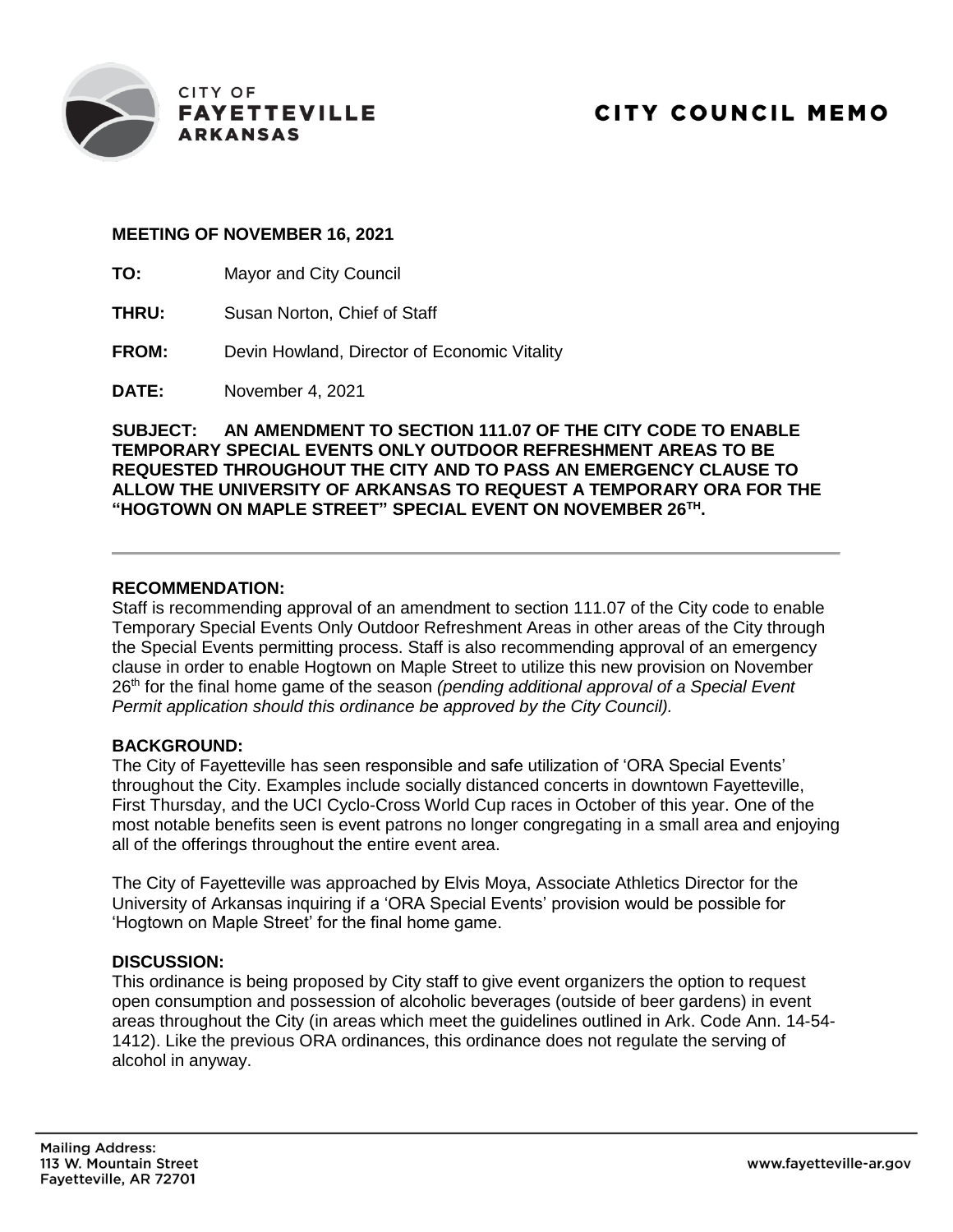This ordinance amendment would enable the University to request this provision through the City's Special Events permitting process, as well as all other event organizers throughout the City of Fayetteville. Each special event request is reviewed on a case-by-case basis by all applicable City Departments, including the Fayetteville Police and Mayor Jordan. When a 'Temporary Special Events ORA' is approved, the Department of Economic Vitality would notify the Arkansas Division of Alcoholic Beverage Control, per the requirement in Ark. Code Ann. 14- 54-1412.

## **WHAT THE SPECIAL EVENTS ONLY ORA DESIGNATION ENABLES:**

- Gives event organizers the option to request open consumption and possession of alcohol (purchased from a vendor with an ABC-approved picnic permit) during their events in an area much broader than a fenced-in 'beer garden;'
	- o Event organizers would have to request this during their special-event permit application, which would be reviewed by City staff, the Fayetteville Police Department, and Mayor Jordan;
	- $\circ$  During the special-event permit application, all details will be worked out such as container designation, visible identifiers, and the area where consumption and possession of alcoholic beverages would be allowed.

## **WHAT THE SPECIAL EVENTS ONLY ORA DOES NOT ALLOW:**

- Alcoholic beverages to be brought into the special event area;
- Alcoholic beverages to be consumed during a special event that were not purchased from an ABC-approved picnic permit vendor for the special event;
- Possession and consumption of alcohol outside of approved special event areas;
- There are no provisions in this ordinance for possession and consumption in sidewalk cafés or parklets;
- This ordinance does not have a provision for an 'open consumption district' that is active in Downtown.

In summary, this ordinance gives event organizers throughout the City the opportunity to request that alcoholic beverages be allowed to be consumed in their event area during the special event (the same entitlement available in the City's three other Outdoor Refreshment Areas). It provides a legal path to eliminate the requirement for enclosed beer gardens or smaller designated drinking areas that require event attendees to crowd together.

## **BUDGET/STAFF IMPACT:**

N/A

## **Attachments:**

Letter of Support from Elvis Moya, Associate Athletics Director